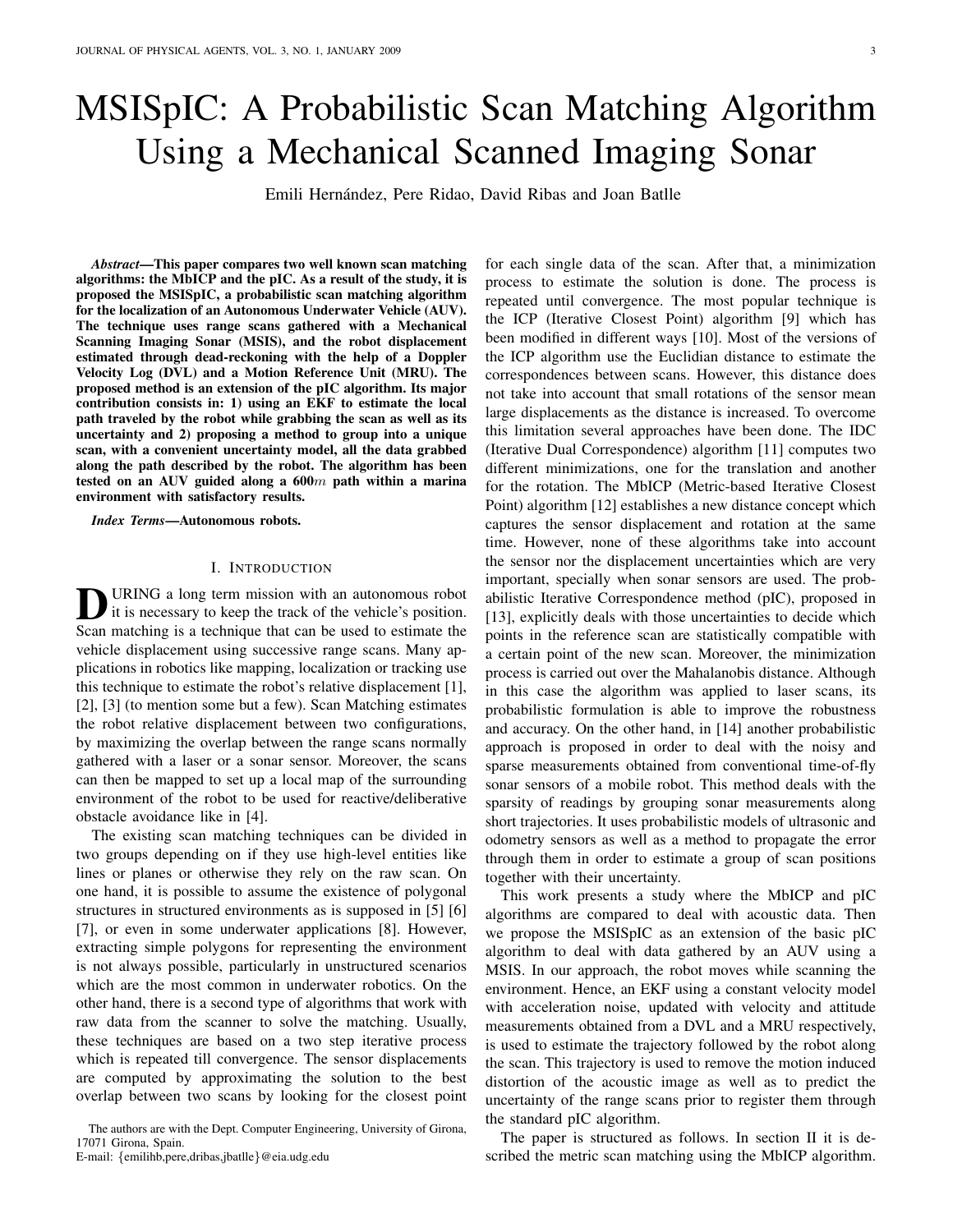Section III shows the probabilistic scan matching algorithm. Next, in section IV the two algorithms are compared using synthetic noisy data. Section V details the process to grab complete scans from the MSIS to be used in our scan matching algorithm which is described in section VI. Section VII reports the experimental results using the MSISpIC before conclusions.

#### II. METRIC SCAN MATCHING

In the conventional ICP algorithm correspondences between two scans are chosen based on the closest-point rule, normally using the Euclidean distance. As pointed out in [13], this distance does not take into account that the points in the new scan, which are far from the sensor, could be far from their correspondences in the previous scan due to a rotation. To overcome this limitation, the MbICP algorithm [12] proposes a new concept of distance using the translation and rotation simultaneously. Introducing this new distance into the ICP framework, translational and rotational movements are taken into account at once while looking for the correspondences as well as during the minimization process.

Given a certain displacement vector  $\hat{\mathbf{q}} = (\hat{x}, \hat{y}, \hat{\theta})$  where  $\hat{\theta} \in [-\pi, \pi]$ , a norm function can be defined as:

$$
\|\hat{\mathbf{q}}\| = \sqrt{\hat{x}^2 + \hat{y}^2 + L^2 \hat{\theta}^2}
$$

where  $L$  is a positive real number.

Then, given two points,  $\mathbf{p_1} = (p_{1_x}, p_{1_y})$  and  $\mathbf{p_2} =$  $(p_{2_x}, p_{2_y})$  in  $\mathbb{R}^2$ , a distance function can be defined as follows:

$$
d(\mathbf{p_1}, \mathbf{p_2}) = || \arg min_{\mathbf{\hat{q}}} || \mathbf{p_2} - \mathbf{\hat{q}} \oplus \mathbf{p_1} || \, ||
$$

As a distance it accomplishes the following properties:

- 1) Positiveness:  $d(\mathbf{p_1}, \mathbf{p_2}) \ge 0$
- 2) Symmetry:  $d(\mathbf{p_1}, \mathbf{p_2}) = d(\mathbf{p_2}, \mathbf{p_1})$
- 3) Triangular inequality:  $d(\mathbf{p_1}, \mathbf{p_3}) \leq d(\mathbf{p_1}, \mathbf{p_2}) +$  $d(\mathbf{p_2}, \mathbf{p_3})$
- 4)  $d(\mathbf{p_1}, \mathbf{p_2}) = 0 \Rightarrow \mathbf{p_1} = \mathbf{p_2}$

This distance is used in the ICP framework becoming the basis of the MbICP algorithm (see Algorithm 1). The inputs are the reference scan  $S_{ref}$  with points  $\mathbf{r_i}$  (i = 1..*n*), the new scan  $S_{new}$  with points  $n_j$  (j = 1.m) and the initial relative displacement estimation  $\hat{q}$ . The following procedure is iteratively executed until convergence. First, the points of the new scan  $(n<sub>i</sub>)$  are compounded with the robot displacement  $(\hat{q})$  as follows:

$$
\mathbf{c}_{\mathbf{j}} = \hat{\mathbf{q}} \oplus \mathbf{n}_{\mathbf{j}} = \begin{pmatrix} \hat{x} + n_{j_x} \cos \hat{\theta} - n_{j_y} \sin \hat{\theta} \\ \hat{y} + n_{j_x} \sin \hat{\theta} + n_{j_y} \cos \hat{\theta} \end{pmatrix} (1)
$$

Assuming that the rotation between both scans is small enough, the following simplification is applied:

$$
\sin \hat{\theta} \approx \hat{\theta}; \cos \hat{\theta} \approx 1
$$

obtaining a linear approximation of the eq. 1:

$$
\mathbf{c}_{\mathbf{j}} = \hat{\mathbf{q}} \oplus' \mathbf{n}_{\mathbf{j}} = \begin{pmatrix} \hat{x} + n_{j_x} - \hat{\theta} n_{j_y} \\ \hat{y} + \hat{\theta} n_{j_x} + n_{j_y} \end{pmatrix}
$$
 (2)

The result  $(c<sub>i</sub>)$ , are the points of the new scan referenced to the reference frame. Then, for each point  $(c_i)$  it is possible to compute its association point  $(a<sub>i</sub>)$  using the Closest-Point Rule because as stated in eq. 2, the relation between  $n_i$  and  $c_j$  is a linear function of  $\theta$  and it can be proved (see [12] for details) that the square of their norm is a quadratic equation in  $\theta$ . Solving the equation to find the  $\theta$  that minimizes the norm allows to find the distance function used in the MbICP algorithm:

$$
d(\mathbf{r_i}, \mathbf{c_j}) = \sqrt{\delta_x^2 + \delta_y^2 - \frac{(\delta_x r_{i_y} - \delta_y r_{i_x})^2}{r_{i_y}^2 + r_{i_x}^2 + L^2}}
$$
(3)

where

$$
\begin{aligned}\n\delta_x &= c_{j_x} - r_{i_x} \\
\delta_y &= c_{j_y} - r_{i_y}\n\end{aligned}
$$

Once the correspondences  $a_j$  have been found, it is possible to estimate the displacement  $\hat{q}_{\min}$  which minimizes the mean square error between  $a_j$  and  $c_j$  using the eq. 3 distance function. This is done using Least Squares minimization (eq. 4). If there is convergence, the function returns, otherwise another iteration is required.

$$
q_{min} = arg min_{\mathbf{q}} \left\{ \sum_{j=1}^{n} \left( \delta_{j_x}^2 + \delta_{j_y}^2 - \frac{(\delta_{j_x} a_{j_y} - \delta_{j_y} a_{j_x})^2}{a_{j_y}^2 + a_{j_x}^2 + L^2} \right) \right\}
$$
(4)

where

$$
\begin{aligned}\n\delta_{j_x} &= c_{j_x} - c_{j_y}\theta + x - a_{j_x} \\
\delta_{j_y} &= c_{j_x}\theta + c_{j_y} + y - a_{j_y}\n\end{aligned}
$$

Algorithm 1 The MbICP algorithm\n
$$
\hat{q}_{MbICP} = MbICP(S_{ref}, S_{new}, \hat{q}) \{ k = 0
$$
\n
$$
\hat{q}_k = \hat{q}
$$
\ndo {\n for (j = 0; size(S\_{new}); j++)\n a\_j = arg min\_{r\_i} {d(r\_i, \hat{q}\_k \oplus n\_j)}, \forall r\_i \in S\_{ref}(eq. 3)\n \hat{q}\_{min} = arg min\_{q} {\sum\_{j} ((a\_j - q \oplus n\_j)^2)}\n if (Convergence())\n \hat{q}\_{MbICP} = \hat{q}\_{min}\n else {\n \hat{q}\_{k+1} = \hat{q}\_{min}\n k++\n }\n}\nwhile (!Convergence() and k < maxIterations)

## III. PROBABILISTIC SCAN MATCHING

Despite the increase of accuracy and robustness of the MbICP algorithm, it does not model the uncertainty of the sensor measurements. Because of that, if the scan data is very noisy, two statistically compatible points could appear far enough, in terms of the Euclidean distance. This situation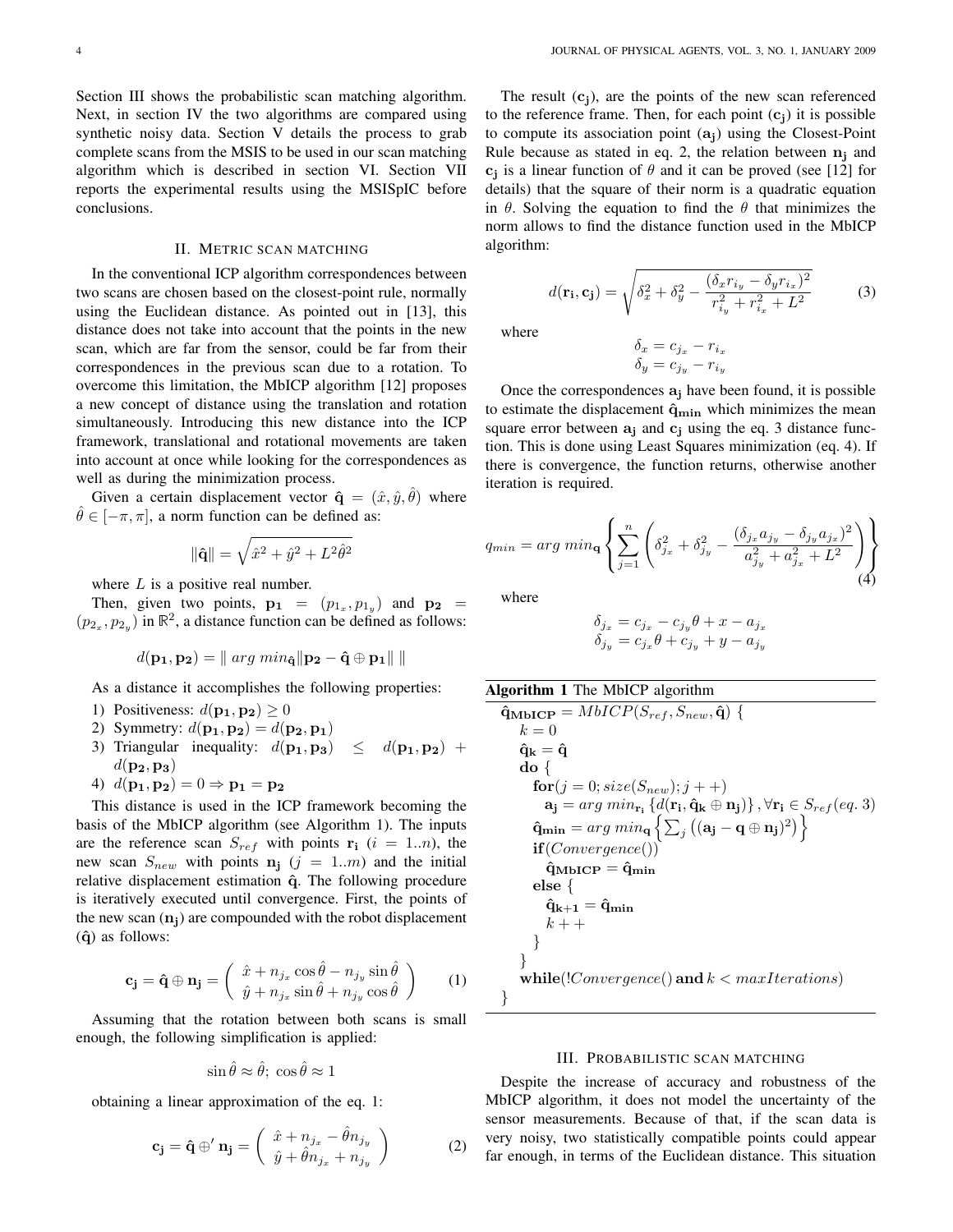

Fig. 1. pIC correspondence computation. The large ellipse contains all the statistically compatible points and the squared point represents the correspondence with its uncertainty (small ellipse).

might prevent a possible association or even generate a wrong one. The pIC algorithm proposed in [13] is a statistical extension of the ICP algorithm where the relative displacement  $q$  as well as the observed points in both scans  $r_i$  and  $n_i$ , are modeled as random Gaussian variables (r.g.v.). Whereas geometric ICP algorithm uses the closest-point rule to find the correspondence for a point in the new scan, the pIC algorithm first computes the set of compatible points (in terms of the Mahalanobis distance) and then computes the virtual 'expected' compatible point to be used as the correspondence (Fig. 1).

For a better understanding the algorithm is reproduced here (Algorithm 2). The inputs are the reference scan  $S_{ref}$  with points  $\mathbf{r_i}$  (i = 1..*n*), the new scan  $S_{new}$  with points  $\mathbf{n_j}$  $(j = 1..m)$  and the initial relative displacement estimation  $\hat{q}$ with its covariance  $P_{q}$ . The following procedure is iteratively executed until convergence. First, the points of the new scan  $(n_i)$  are compounded with the robot displacement  $(q_k)$ . The result  $(c<sub>i</sub>)$ , are the points of the new scan referenced to the reference frame. Then, for each point  $(c_i)$ , a set  $(A_i)$  of all the compatible points in the reference scan  $(S_{ref})$  is established using a compatibility test over the Mahalanobis distance. Next step consists in computing the virtual association point  $(a_i)$  as the expectancy over the random variable defined by the set  $(A_j)$ . It is worth noting that if  $q \equiv N(\hat{q}, P_q)$ ,  $\mathbf{n_j} \equiv N(\hat{\mathbf{n}}_j, \mathbf{P}_{\mathbf{n}_j})$  and  $\mathbf{r_i} \equiv N(\hat{\mathbf{r}}_i, \mathbf{P}_{\mathbf{r}_i})$ , it is possible to compute the probability  $p(\mathbf{r_i} = \mathbf{c_j})$  for every element  $(\mathbf{r_i})$ of  $A_j$  of being a correct matching for  $c_j$ . In order to do so, let us define a r.g.v. which describes the error of the  $\{r_i, c_j\}$ pairing:

$$
\begin{array}{c} \mathbf{e_{ij}} = \mathbf{r_i} - \mathbf{q_k} \oplus \mathbf{n_j} \; ; \; \mathbf{e_{ij}} \simeq N(\mathbf{\hat{r}_i} - \mathbf{\hat{q_k}} \oplus \mathbf{\hat{n}_j}, \mathbf{P_{e_{ij}}}) \\\\ \mathbf{P_{e_{ij}}} = \mathbf{P_{r_i}} + \mathbf{J_q} \mathbf{P_q} \mathbf{J_q}^T + \mathbf{J_n} \mathbf{P_{n_j}} \mathbf{J_n}^T \end{array}
$$

with

$$
\mathbf{J}_\mathbf{q} = \left.\frac{\partial \, \mathbf{r}_i - \mathbf{q} \oplus \mathbf{n}_j}{\partial \, \mathbf{q}}\right|_{\mathbf{\hat{q}}}, \mathbf{J}_\mathbf{n} = \left.\frac{\partial \, \mathbf{r}_i - \mathbf{q} \oplus \mathbf{n}_j}{\partial \, \mathbf{n}_j}\right|_{\mathbf{\hat{n}}_j}
$$

then  $p(\mathbf{r_i} = \mathbf{c_j}) = p(\mathbf{e_{ij}} = 0)$  where  $p(\mathbf{e_{ij}} = 0)$  can be computed as follows:

$$
p(\mathbf{e_{ij}} = 0) = \frac{f_{\mathbf{e_{ij}}}(\mathbf{r_i} - \mathbf{c_j})}{\sum_{r_i \in A_j} f_{\mathbf{e_{ij}}}(\mathbf{r_i} - \mathbf{c_j})}
$$
(5)

where  $f_{\text{e}_{ij}}$  is the probability density function of  $\text{e}_{ij}$  r.g.v. Once  $\hat{a}_j$  has been computed, a similar procedure can be used to estimate its uncertainty  $P_{a_j}$ , before computing the uncertainty  $P_{e_j}$  of the matching error  $(\hat{a}_j - \hat{c}_j)$ . Now, it is possible to estimate the displacement  $\hat{q}_{\text{min}}$  which minimizes the mean square error of the *Mahalanobis Distance* [15] between  $\hat{a}_i$  and  $\hat{c}_j$ . This is done using Least Squares minimization method. If there is convergence, the function returns, otherwise another iteration is required.

| Algorithm 2 The pIC algorithm                                                                                                                                                                                      |
|--------------------------------------------------------------------------------------------------------------------------------------------------------------------------------------------------------------------|
| $\hat{\mathbf{q}}_{\text{pIC}} = pIC(S_{ref}, S_{new}, \hat{\mathbf{q}}, \mathbf{P}_{\mathbf{q}})$ {                                                                                                               |
| $k=0$                                                                                                                                                                                                              |
| $\hat{\mathbf{q}}_{\mathbf{k}} = \hat{\mathbf{q}}$                                                                                                                                                                 |
| $\mathbf{do} \{$                                                                                                                                                                                                   |
| $\mathbf{for}(j=0; size(S_{new}); j++)$ {                                                                                                                                                                          |
| $\hat{\mathbf{c}}_{\mathbf{i}} = \hat{\mathbf{q}}_{\mathbf{k}} \oplus \hat{\mathbf{n}}_{\mathbf{i}}$                                                                                                               |
| $A_i = \{ \mathbf{r_i} \in S_{ref} / D_M^2(\mathbf{r_i}, \mathbf{c_i}) \leq \chi_{2, \alpha}^2 \}$                                                                                                                 |
| $\mathbf{\hat{a}_j} = \sum_i \mathbf{\hat{r}}_i p(\mathbf{r_i} = \mathbf{c_j}), \ \forall \mathbf{r_i} \in A_j$                                                                                                    |
| $\mathbf{P}_{\mathbf{a_j}} = \sum_{\mathbf{r_i} \in A_i} [(\hat{\mathbf{r}}_i - \hat{\mathbf{a}}_j)(\hat{\mathbf{r}}_i - \hat{\mathbf{a}}_j)^T + \mathbf{P}_{\mathbf{r_i}}] p(\mathbf{r_i} = \mathbf{c_j})$        |
| $\mathbf{P}_{\mathbf{e_j}} = \mathbf{P}_{\mathbf{a_j}} + \mathbf{J_q} \mathbf{P_q} \mathbf{J_q}^T + \mathbf{J_n} \mathbf{P_{n_i}} \mathbf{J_n}^T$                                                                  |
|                                                                                                                                                                                                                    |
| $\mathbf{\hat{q}_{min}} = arg \ min_{\mathbf{q}} \left\{ \sum_{j} \left( (\mathbf{\hat{a}_{j}} - \mathbf{\hat{c}_{j}})^{T} \mathbf{P_{e_{j}}}^{-1} (\mathbf{\hat{a}_{j}} - \mathbf{\hat{c}_{j}}) \right) \right\}$ |
| if(Convergence()                                                                                                                                                                                                   |
| $\hat{\mathbf{q}}_{\text{pIC}} = \hat{\mathbf{q}}_{\text{min}}$                                                                                                                                                    |
| else $\left\{ \right.$                                                                                                                                                                                             |
| $\mathrm{\hat{q}_{k+1}} = \mathrm{\hat{q}_{min}}$                                                                                                                                                                  |
| $k + +$                                                                                                                                                                                                            |
|                                                                                                                                                                                                                    |
| ł                                                                                                                                                                                                                  |
| while(! $Convergence()$ and $k < maxIterations)$                                                                                                                                                                   |
| $\left\{ \right\}$                                                                                                                                                                                                 |

## IV. COMPARISON BETWEEN MBICP AND PIC ALGORITHMS

In order to examine in detail the effectiveness of the MbICP and the pIC algorithms, several tests with synthetic data were carried out. Simulated data was generated with Matlab using two different state vectors  $q_1$  and  $q_2$  as an input for a script to generate a static scan of a rectangular scenario. The initial guess for the displacement  $q_0$  was computed using the real displacement of the robot with Gaussian additive noise.

Two virtual scans, depicted in Fig. 2 without noise, have been used as a reference dataset to test the two techniques compared in this paper. In both cases, it is assumed that the robot was stopped when the scan was gathered. Hence, all the noise comes from the scanner sensor, so the scans are not distorted except for the used noise level, which is more or less the same as found in commercial MSIS sensors. This case is quite similar to the conventional case in which laser scan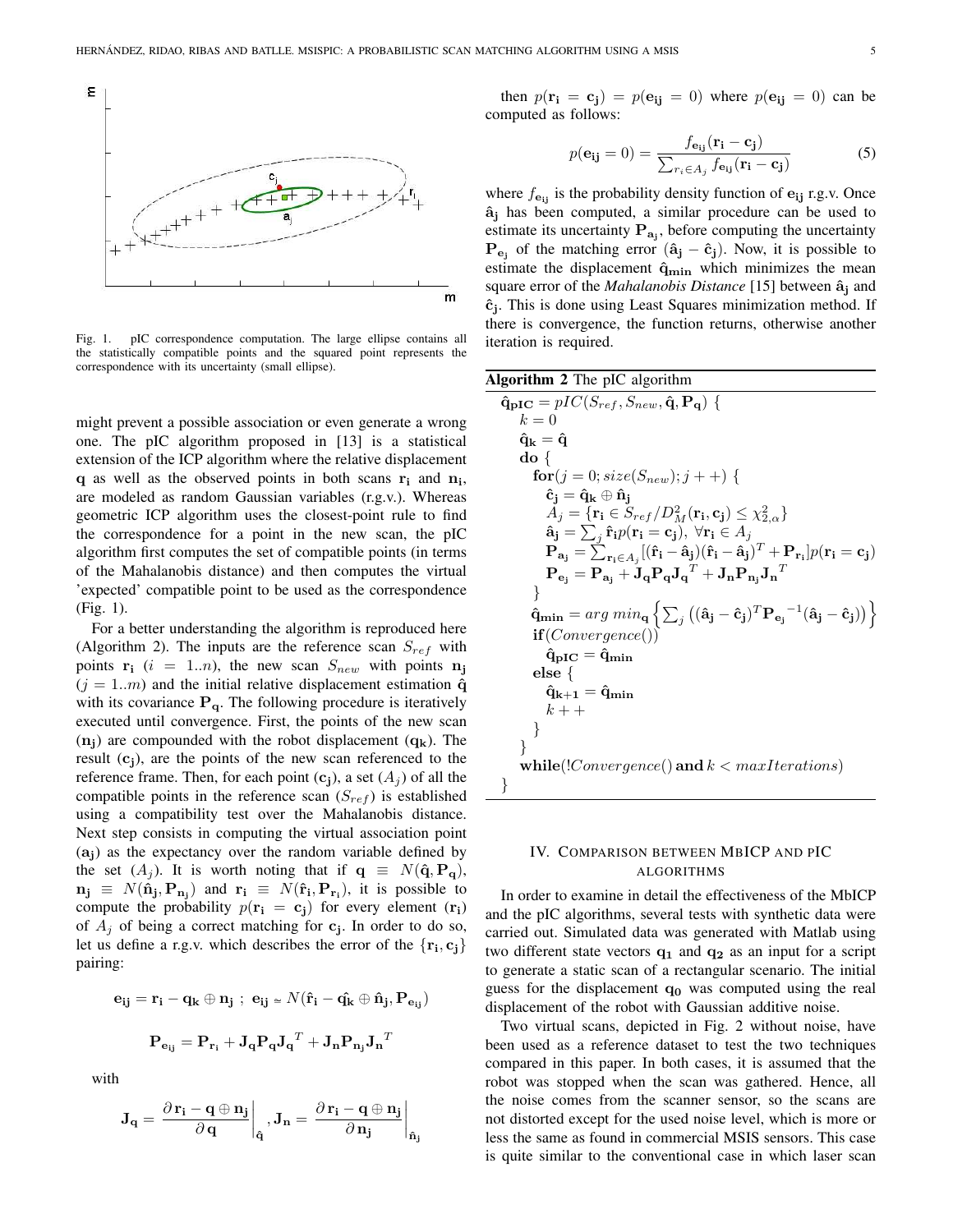

Fig. 2. Matlab virtual scans without noise: a) Scan k; b) Scan k+1.

| $Alg. \backslash Noise$ | $\sigma_r = 0.05 \sigma_{\psi} = 1.5$ | $\sigma_r = 0.1 \sigma_{\psi} = 3 \left[ \sigma_r = 0.2 \sigma_{\psi} = 8 \right]$ |                      |
|-------------------------|---------------------------------------|------------------------------------------------------------------------------------|----------------------|
| <b>MbICP</b>            | (1.83.0.68.25.06)                     | (2.0.25.78)                                                                        | $(1.94,-0.07,15,77)$ |
| pIC                     | (1.97.0.22.9)                         | (1.98.0.02.22.1)                                                                   | (1.98, 0.08, 22.15)  |

TABLE I DISPLACEMENT ESTIMATIONS. UNITS OF  $\sigma_r$  and  $\sigma_\psi$  are meters and DEGREES RESPECTIVELY.

sensors are used. The displacement between the scans is  $q_0 =$  $(2m, 0m, 22.5^{\circ})$ . At each execution, random noise is added to the range and bearing of each beam. In order to stabilize the results, each algorithm have been executed 50 times for each level of noise. Table I shows the means of the displacement estimations, Fig. 3 shows the mean of iterations needed to reach convergence for each noise step and Fig. 4 depicts the graphical solutions of a single representative execution.

According to Fig. 4, the MbICP algorithm is able to perform a good scan matching for scans with low noise. However, the results are not so good when the noise is increased. In Fig. 3, it can be appreciated that the number of iterations needed for the MbICP algorithm to reach convergence increases with respect to the applied uncertainty. This algorithm is computationally efficient because it only takes into account geometric information. However, it does not behave well in some situations where associations are not computed correctly, for example in



#### **Number of Iterations**

Fig. 3. Mean of iterations until convergence.

the corners (see Fig. 4 when  $\sigma_{\psi} = 3^{\circ}$  and  $\sigma_{\psi} = 8^{\circ}$ ). Hence, it is not a strong candidate to be used with uncertain sonar data.

In contrast, the pIC algorithm performs well in situations where the MbICP produces poor results. This technique does not present problems in associating data from corners because correspondences are virtual points created from statistically compatible points of the first scan. Thus, the algorithm is more robust and accurate (Table I). As shown in Fig. 3, the pIC algorithm requires fewer iterations to converge even when the noise is increased but the computational load of each iteration is higher. In addition, it also offers better results than the MbICP under the same conditions (Fig. 4). In conclusion, although the increased computational load due to the statistical nature of the algorithm, the pIC algorithm is a better candidate to be used with acoustic data. For this reason, the work that follows is based only on the pIC algorithm.

#### V. SCAN GRABBING USING A MSIS

Scan matching techniques are conceived to accept as input parameters two range scans with a rough displacement estimation between them. Most of the algorithms use laser range finders which gather scans almost instantaneously. However, for the underwater environment, commercially available scan sensors are based on acoustics. Most of these sensors have a mechanical head that rotates at fixed angular steps. At each step, a beam is emitted and received a posteriori, measuring ranges to the obstacles found across its trajectory. Hence, getting a complete scan lasts few seconds while the vehicle is moving, generating deformed scans. Therefore, a correction taking into account the robot pose when the beam was grabbed is necessary.

#### *A. Beam segmentation and range detection*

The MSIS returns a polar acoustic image composed of beams. Each beam has a particular bearing angle value and a set of intensity measurements. The angle corresponds to the orientation of the sensor head when the beam was emitted. The acoustic linear image corresponding to one beam is returned as an array of bins. A bin is an element of the array that represents an acoustic intensity detected at a certain distance with a value between 0 and 255 (Fig. 5). The beam is then segmented using a predefined threshold to compute the intensity peaks. Due to the noisy nature of the acoustic data, a minimum distance between peaks criteria is also applied. Hence, positions finally considered are those corresponding to high intensity values above the threshold with a minimum *distance* between each other. Fig. 6 illustrates this process.

## *B. Relative vehicle localization*

The pIC algorithm needs a complete scan to be registered with the previous one in order to estimate the robot's displacement. Since MSIS needs a considerable period of time to obtain a complete scan, if the robot does not remain static, the robot's motion induces a distortion in the acoustic image (Fig. 7). To deal with this problem it is necessary to know the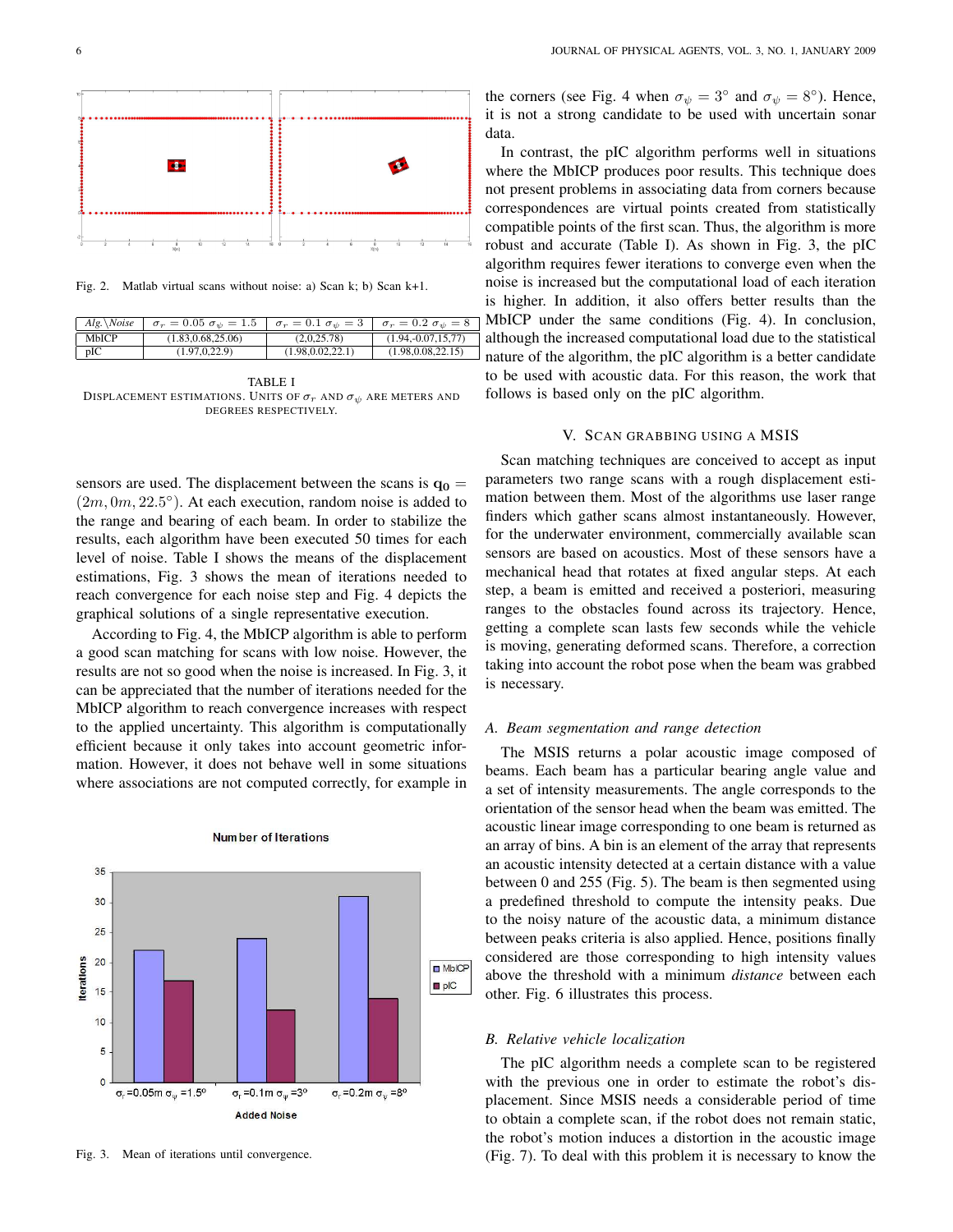

Fig. 4. MbICP and pIC results.



Fig. 5. Interpretation of a polar image gathered with an MSIS. The current beam is detailed.



Fig. 6. Peaks detector for a MSIS beam.

robot's pose at the beam reception time. Hence, it is possible to define an initial coordinate system  $I$  to reference all the range measurements belonging to the same scan. In our case, this initial frame is fixed at the robot pose where the first beam of the current scan was read.

The localization system used in this work is a slight modification of the navigation system described in [16]. In this system, a Xsense MRU provides heading measurements and a SonTek Argonaut DVL unit which includes 2 inclinometers and a depth sensor is used to estimate the robot's pose during the scan (navigation problem). MSIS beams are read at 30 Hz while DVL and MTi readings arrive asynchronously at a frequency of 1.5 Hz and 10 Hz respectively. An EKF is used to estimate the robot's 6DOF pose whenever a sonar beam is read. DVL and MTi readings are used asynchronously to update the filter. To reduce the noise inherent to the DVL measurements, a simple 6DOF constant velocity kinematics model is used.

The information of the system at step  $k$  is stored in the state vector  $\mathbf{x}_k$  with estimated mean  $\hat{\mathbf{x}}_k$  and covariance  $\mathbf{P}_k$ :

$$
\hat{\mathbf{x}}_k = \left[\hat{\eta}^B, \hat{\nu}^B\right]^T \ \mathbf{P}_k = E\left[\left(\mathbf{x}_k - \hat{\mathbf{x}}_k\right)\left(\mathbf{x}_k - \hat{\mathbf{x}}_k\right)^T\right] \tag{6}
$$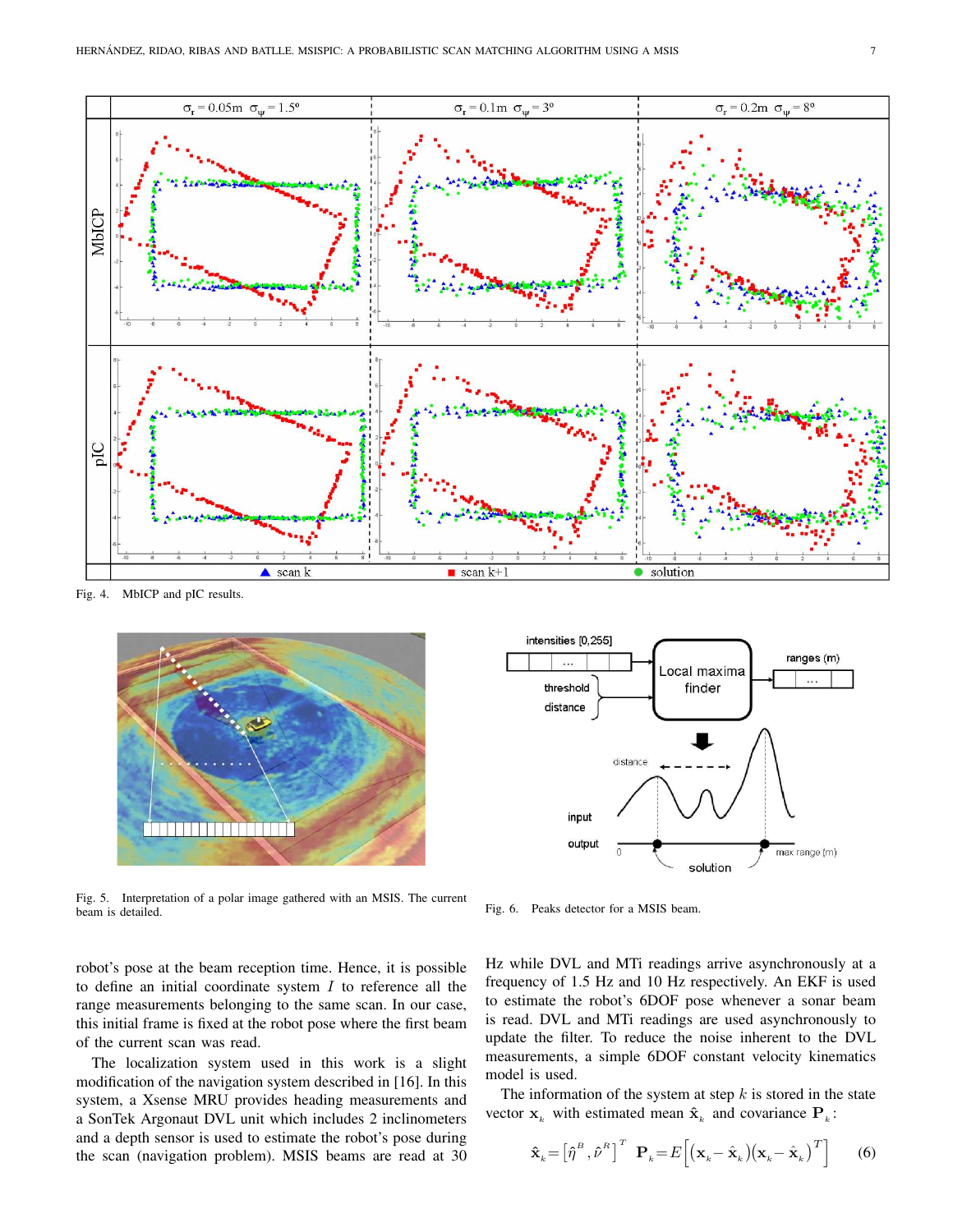

Fig. 7. Relative displacement correction.

with:

$$
\eta^{B} = [x, y, z, \phi, \theta, \psi]^{T}; \quad \nu^{R} = [u, v, w, p, q, r]^{T} \tag{7}
$$

where, as defined in [17],  $\eta^B$  is the position and attitude vector referenced to a base frame B, and  $\nu^R$  is the linear and angular velocity vector referenced to the robot's coordinate frame  $R$ . The coordinate frame  $B$  is chosen coincident with I but oriented to the north, hence the compass measurements can be integrated straight forward.

The vehicle's movement prediction is performed using the 6DOF kinematic model:

$$
\mathbf{x}_{k} = f(\mathbf{x}_{k-1}) = \begin{bmatrix} \eta_{k}^{B} \\ \nu_{k}^{B} \end{bmatrix} = \begin{bmatrix} \eta_{k-1}^{B} + J(\eta_{k-1}^{B})\nu_{k-1}^{B} T \\ \nu_{k-1}^{B} \end{bmatrix}
$$
 (8)

$$
J(\eta) = \begin{bmatrix} c\psi c\theta & c\psi s\theta s\phi - s\psi c\phi & c\psi s\theta c\phi + s\psi s\phi & 0 & 0 & 0 \\ s\psi c\theta & s\phi s\psi s\theta + c\psi c\phi & s\psi s\theta c\phi - s\phi c\psi & 0 & 0 & 0 \\ -s\theta & c\theta s\phi & c\theta c\phi & 0 & 0 & 0 \\ 0 & 0 & 0 & 1 & s\phi t\theta & c\phi t\theta \\ 0 & 0 & 0 & 0 & c\phi & -s\phi \\ 0 & 0 & 0 & 0 & s\phi/c\theta & c\phi/c\theta \end{bmatrix} \quad (9)
$$

Although in this model the velocity is considered to be constant, in order to allow for slight changes, a velocity perturbation modeled as the integral of a stationary white noise  $v_k$  is introduced. The covariance matrix  $\mathbf{Q}_k$  of this acceleration noise is diagonal and in the order of magnitude of the maximum acceleration increment that the robot may experience over a sample period.

$$
\nu_k^R = \hat{\nu}_k^R + v_k T \tag{10}
$$

$$
E[v_k] = 0; \quad E[v_k v_j^T] = \delta_{kj} \mathbf{Q} \tag{11}
$$

Hence,  $v_k$  is an acceleration noise which is integrated and is added in velocity (Equation 10), being nonlinearly propagated to the position. Finally, the model prediction and update is carried out as detailed below:

*1) Prediction:* The estimate of the state is obtained as:

$$
\hat{\mathbf{x}}_k = f(\hat{\mathbf{x}}_{k-1}) \tag{12}
$$

and its covariance matrix as:

$$
\mathbf{P}_{k} = \mathbf{F}_{k} \mathbf{P}_{k-1} \mathbf{F}_{k}^{T} + \mathbf{G}_{k} \mathbf{Q}_{k} \mathbf{G}_{k}^{T}
$$
 (13)

where  $\mathbf{F}_k$  and  $\mathbf{G}_k$  are the Jacobian matrices of partial derivatives of the non-linear model function  $f$  with respect to the state  $\mathbf{x}_{B}^{B}$  $E_{R,k}$  and the noise  $v_k$ , respectively.

*2) Update using DVL measurements:* The model prediction is updated by the standard Kalman filter equations each time a new DVL measurement arrives:

$$
\mathbf{z}_{DVL,k} = [u_b, v_b, w_b, u_w, v_w, w_w, \phi_i, \theta_i, \psi_c, z_{depth}]^T \quad (14)
$$

where subindex  $b$  stands for bottom tracking velocity,  $w$  for through water velocity,  $i$  for inclinometers and  $c$  represents the compass. The measurement model is:

$$
\mathbf{z}_{DVL,k} = \mathbf{H}_{DVL,k} \mathbf{x}_{k|k-1} + w_k \tag{15}
$$

$$
\mathbf{H}_{DVL} = \left[ \begin{array}{cccc} \mathbf{0}_{3\times3} & \mathbf{0}_{3\times3} & \mathbf{I}_{3\times3} & \mathbf{0}_{3\times3} \\ \mathbf{0}_{3\times3} & \mathbf{0}_{3\times3} & \mathbf{I}_{3\times3} & \mathbf{0}_{3\times3} \\ \mathbf{0}_{3\times3} & \mathbf{0}_{3\times3} & \mathbf{0}_{3\times3} & \mathbf{0}_{3\times3} \\ 0 & 0 & 1 & \mathbf{0}_{1\times3} & \mathbf{0}_{1\times3} & \mathbf{0}_{1\times3} \end{array} \right] \tag{16}
$$

where  $w_k$  (measurement noise) is a zero-mean white noise:

$$
E[w_k] = 0; \quad E[w_k w_j^T] = \delta_{kj} \mathbf{R}_{DVL,k} \tag{17}
$$

Since the DVL sensor provides a status measurement for bottom tracking and water velocity, depending on the quality of the measurements, different versions of the H matrix are used to fuse one (removing row 2), the other (removing row 1), or both readings (using the full matrix).

*3) Update using MTi measurements:* Whenever a new attitude measurement is available from the MTi sensor, the model prediction is updated using the standard Kalman filter equations:

$$
\mathbf{z}_{\scriptscriptstyle MTi,k} = [\phi, \theta, \psi]^{\scriptscriptstyle T}, \quad \mathbf{z}_{\scriptscriptstyle MTi,k} = \mathbf{H}_{\scriptscriptstyle MTi,k} \mathbf{x}_{\scriptscriptstyle k|k-1} + w_k \quad (18)
$$

$$
\mathbf{H}_{MTi} = \begin{bmatrix} \mathbf{0}_{3\times 3} & \mathbf{I}_{3\times 3} & \mathbf{0}_{3\times 6} \end{bmatrix} \tag{19}
$$

where  $w_k$  (measurement noise) is a zero-mean white noise:

$$
E[w_k] = 0; \quad E[w_k, w_j^T] = \delta_{kj} \mathbf{R}_{MTi,k} \tag{20}
$$

## *C. Scan forming*

The navigation system presented above is able to estimate the robot's pose, but the uncertainty will grow without limit due to its dead-reckoning nature. Moreover, we are only interested in the robot's relative position (and uncertainty) with respect to the beginning of the scan  $(I)$ . Hence a slight modification to the filter is introduced making a reset in position (setting  $x, y, z$  to 0 in the vector state) whenever a new scan is started. Therefore, while the filter is working, the estimated position is always relative to the position where the first beam of the scan was gathered  $(I)$ . Note that it is important to keep the  $\psi$  value (it is not reset) because it represents an absolute angle with respect to the magnetic north and a reset would mean an unreal high rotation during the scan. The same thing happens with  $\phi$  and  $\theta$ . Since we are only interested in the uncertainty accumulated during the scan, the reset process also affects the  $x, y$ , and z terms of the covariance matrix P. Now, the modified filter provides the robot's relative position where the beams where gathered including its uncertainty accumulated during the scan. Hence, it is possible to reference all the ranges computed from the beams to the initial frame  $I$ , removing the distortion induced by the robot's motion by using the following method.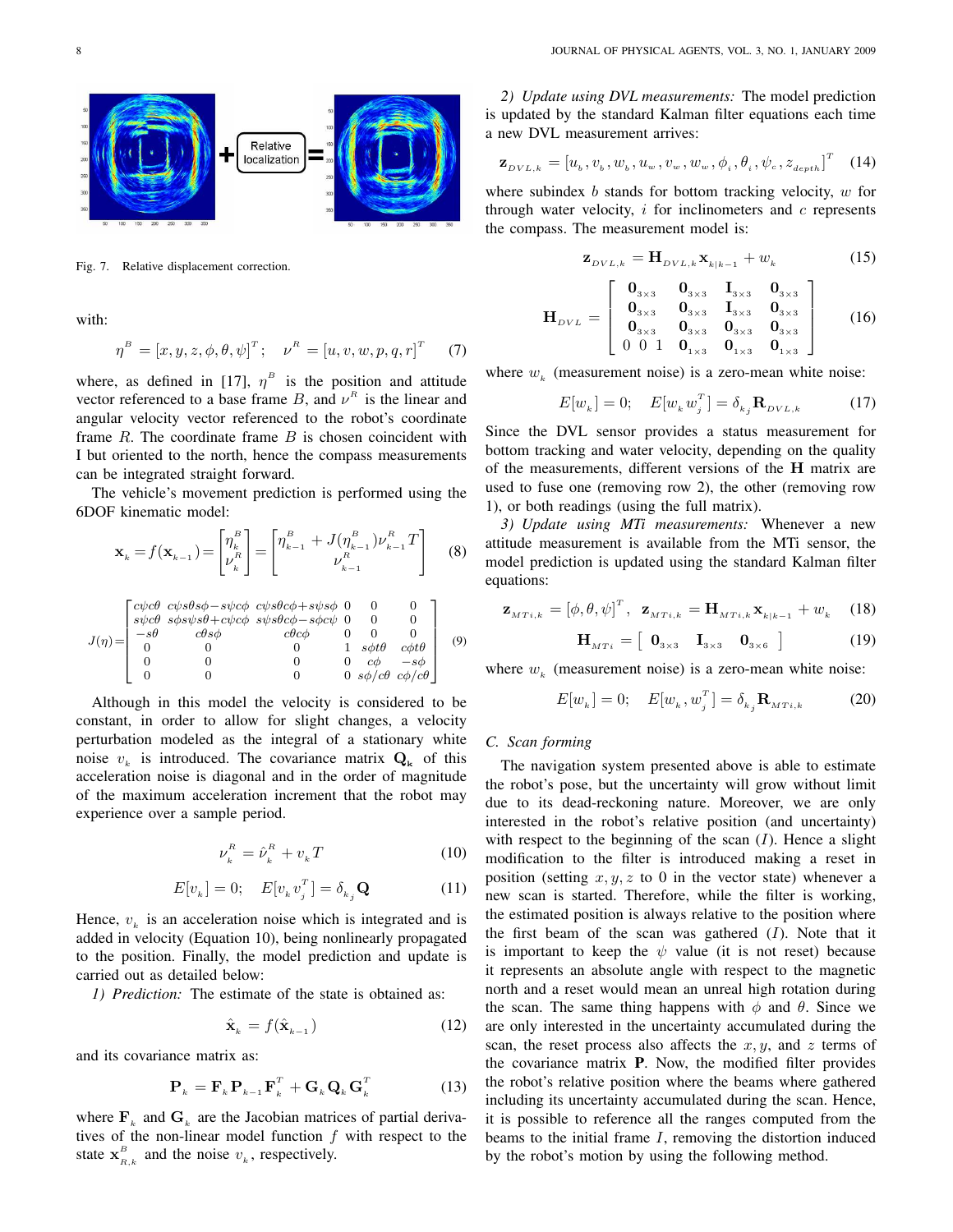#### Let

- $\rho \equiv N(\hat{\rho}, \mathbf{P}_{\rho})$  be a r.g.v. corresponding to the polar measurement where  $\hat{\rho} = (\beta, r)$  is the observed measurement and  $P_{\rho}$  its corresponding uncertainty.
- $x_{\rm R}^{\rm B} \equiv N(\hat{x}_{\rm R}^{\rm B}, {\rm P}_{\rm BR})$  be a r.g.v. corresponding to the robot's uncertain position where the  $\rho$  beam was gathered. This value is estimated by the EKF and is represented in the northern referenced frame B.
- $x_{\text{B}}^{\text{I}} \equiv N(\hat{x}_{\text{B}}^{\text{I}}, \mathbf{P}_{\text{IB}})$  be a r.g.v. corresponding to the transformation needed to map  $B$  frame to  $I$  frame. In our particular case, this is a null translation followed by a rotation used to align  $B$  with  $I$ .
- $x_S^R$  be a deterministic vector that describes the position and attitude of the sensor frame  $S$  with respect to the robot's frame  $R$ . Note that this is non-random rigid body transformation.

then, it is possible to compute the position (and uncertainty) of any observed point referenced to the initial frame I as follows:

1) 
$$
\mathbf{p}^{\mathbf{S}} = P2C(\rho) \Rightarrow \mathbf{p}^{\mathbf{S}} = N(\underbrace{P2C(\hat{\rho})}_{\hat{\mathbf{p}}^{\mathbf{S}}}, \underbrace{\mathbf{J}_{\mathbf{S}} \mathbf{P}_{\rho} \mathbf{J}_{\mathbf{S}}^{\mathbf{T}}}_{\hat{\mathbf{P}}^{\mathbf{S}}})
$$
  
\nwhere  $P2C(\rho)$  turn polar into cartesian coordinates and  
\n
$$
\mathbf{J}_{\mathbf{S}} = \frac{\partial P2C(\rho)}{\partial \rho}\Big|_{\hat{\rho}}
$$
  
\n2)  $\mathbf{p}^{\mathbf{R}} = \mathbf{x}_{\mathbf{S}}^{\mathbf{R}} \oplus \mathbf{p}^{\mathbf{S}} \Rightarrow$   
\n $\mathbf{p}^{\mathbf{R}} = N(\underbrace{\mathbf{x}_{\mathbf{S}}^{\mathbf{R}} \oplus \mathbf{\hat{p}}^{\mathbf{S}}}_{\hat{\mathbf{P}}^{\mathbf{R}}}, \underbrace{\mathbf{J}_{\mathbf{R}\oplus} \mathbf{P}_{\mathbf{S}} \mathbf{J}_{\mathbf{R}\oplus}^{\mathbf{T}}}_{\hat{\mathbf{P}}^{\mathbf{R}}})$   
\n3)  $\mathbf{p}^{\mathbf{B}} = \mathbf{x}_{\mathbf{R}}^{\mathbf{B}} \oplus \mathbf{p}^{\mathbf{R}} \Rightarrow$   
\n $\mathbf{p}^{\mathbf{B}} = N(\hat{\mathbf{x}}_{\mathbf{R}}^{\mathbf{B}} \oplus \mathbf{\hat{p}}^{\mathbf{B}}, \underbrace{\mathbf{J}_{\mathbf{B1}\oplus} \mathbf{P}_{\mathbf{B}\mathbf{R}} \mathbf{J}_{\mathbf{B1}\oplus}^{\mathbf{T}} + \mathbf{J}_{\mathbf{B2}\oplus} \mathbf{P}_{\mathbf{R}} \mathbf{J}_{\mathbf{B2}\oplus}^{\mathbf{T}})$   
\nwhere  $\mathbf{J}_{\mathbf{B1}\oplus} = \frac{\partial \mathbf{x}_{\mathbf{R}}^{\mathbf{R}} \oplus \mathbf{p}^{\mathbf{R}}}{\partial \mathbf{x}_{\mathbf{R}}^{\mathbf{B}}}$   
\nand  $\mathbf{J}_{\mathbf{B2}\oplus} = \frac{\partial \mathbf{x}_{\mathbf{R}}^{\mathbf{R$ 

 $\begin{array}{cc}\n\overline{op} & \phantom{op}|\mathbf{p}^{\text{B}}\n\end{array}$ <br>First, the function  $P2C$  transforms the range and bearing data  $\rho = (\beta, r)^T$  from Polar space to Cartesian space. The result is the observed point  $p^S$  referenced to the S frame. As stated,  $p^S$  is a r.g.v which mean  $(\hat{p}^S)$  and covariance  $(P_S)$ can be easily computed. Then, by means of a rigid body transformation, the point is referenced to the robot's frame R. Again, the new representation  $p^R$  is a r.g.v with mean  $\hat{p}^R$  and covariance  $P_R$ . Now, the robot's relative position  $x_R^B$  computed with the EKF is compounded with the robot's referenced point  $p^R$  to get the r.g.v.  $p^B$  with mean  $\hat{p}^B$ and covariance  $P_B$ . Finally, the last compounding operation rotates the point to reference it to the initial frame I. As in



Fig. 8. Scan forming process. Point a represents the position of the robot at the first beam of the scan, point b) Represents it at the position of the beam k.

the previous cases,  $p^I$  is a r.g.v. with a known mean  $(\hat{p}^I)$ and covariance  $P<sub>I</sub>$ . Fig. 8 illustrates this process while the scan grabbing process in algorithmic notation is described in Algorithm 3.

| <b>Algorithm 3</b> Scan grabbing                                                                                                                                                                                                                                                           |
|--------------------------------------------------------------------------------------------------------------------------------------------------------------------------------------------------------------------------------------------------------------------------------------------|
| $[S_{new}, \hat{\mathbf{q}}_{new}, \mathbf{P}_{\mathbf{q}_{new}}] =$ $ScanGraphing() \{$                                                                                                                                                                                                   |
| ResearchReckoning XYZ()                                                                                                                                                                                                                                                                    |
| $[\hat{\mathbf{x}}_{\mathbf{B}}^{\mathbf{I}}, \mathbf{P}_{\mathbf{IB}}] = GetDeadReckoning()$                                                                                                                                                                                              |
| for all beams $\{$                                                                                                                                                                                                                                                                         |
| $beam = GetBeam()$                                                                                                                                                                                                                                                                         |
| $beam = Segment(beam)$                                                                                                                                                                                                                                                                     |
| $[\hat{\rho}, \mathbf{P}_{\rho}] = LocalMaximaFinder(beam)$                                                                                                                                                                                                                                |
| $[\mathbf{\hat{x}_{B}^{B}}, \mathbf{P}_{BR}] = GetDeadReckoning()$                                                                                                                                                                                                                         |
| $\pi/\hat{\rho}$ and $\mathbf{P}_{\rho}$ from the local frame I                                                                                                                                                                                                                            |
| $\hat{\mathbf{n}} = \hat{\mathbf{x}}_B^{\mathbf{I}} \oplus \hat{\mathbf{x}}_B^{\mathbf{B}} \oplus \mathbf{x}_S^{\mathbf{R}} \oplus P2C(\hat{\rho})$                                                                                                                                        |
| $\mathbf{P_n} = \mathbf{\widetilde{J}_{I1\oplus}\widetilde{P_{IB}}}\mathbf{J_{I1\oplus}}^T \mathbf{\widetilde{\perp}} + \mathbf{J_{I2\oplus}} [\mathbf{J_{B1\oplus}P_{BR}}\mathbf{J_{B1\oplus}}^T +$                                                                                       |
| $\mathbf{J}_{\mathbf{B2}\oplus}\mathbf{J}_{\mathbf{R}\oplus}\mathbf{J}_{\mathbf{S}\oplus}\mathbf{P}_{\rho}\mathbf{J}_{\mathbf{S}\oplus}^{-\mathit{T}}\mathbf{J}_{\mathbf{R}\oplus}^{-\mathit{T}}\mathbf{J}_{\mathbf{B2}\oplus}^{-\mathit{T}} \mathbf{J}_{\mathbf{I2}\oplus}^{-\mathit{T}}$ |
| $S_{new} = S_{new} \cup \{[\hat{\mathbf{n}}, \mathbf{P}_{\mathbf{n}}]\}$                                                                                                                                                                                                                   |
|                                                                                                                                                                                                                                                                                            |
| $\hat{\mathbf{q}}_{\mathbf{new}} = \hat{\mathbf{x}}_{\mathbf{R}}^{\mathbf{B}}$                                                                                                                                                                                                             |
| $P_{q_{new}} = P_{BR}$                                                                                                                                                                                                                                                                     |
|                                                                                                                                                                                                                                                                                            |

#### VI. THE MSISPIC ALGORITHM

Once the pIC and the ScanGrabbing algorithms have been setup, it is very simple to localize the robot. This is the purpose of the MSISpIC algorithm (see Algorithm 4), which iteratively grabs two scans and register them using the pIC algorithm. It is worth noting that the pIC takes as input two consecutive scans ( $S_{new}$  and  $S_{ref}$ ) and its relative displacement which coincides with the position occupied by the robot at the end of the first scan  $(\hat{\mathbf{q}}_{\text{ref}})$ . The output is an improved estimation of the robot displacement  $(\hat{q}_{new})$ . The iterative compounding of the relative displacement allows to track the global robot position.

#### VII. EXPERIMENTAL RESULTS

The MSISpIC algorithm has been used with a dataset obtained in an abandoned marina located in Sant Pere Pescador,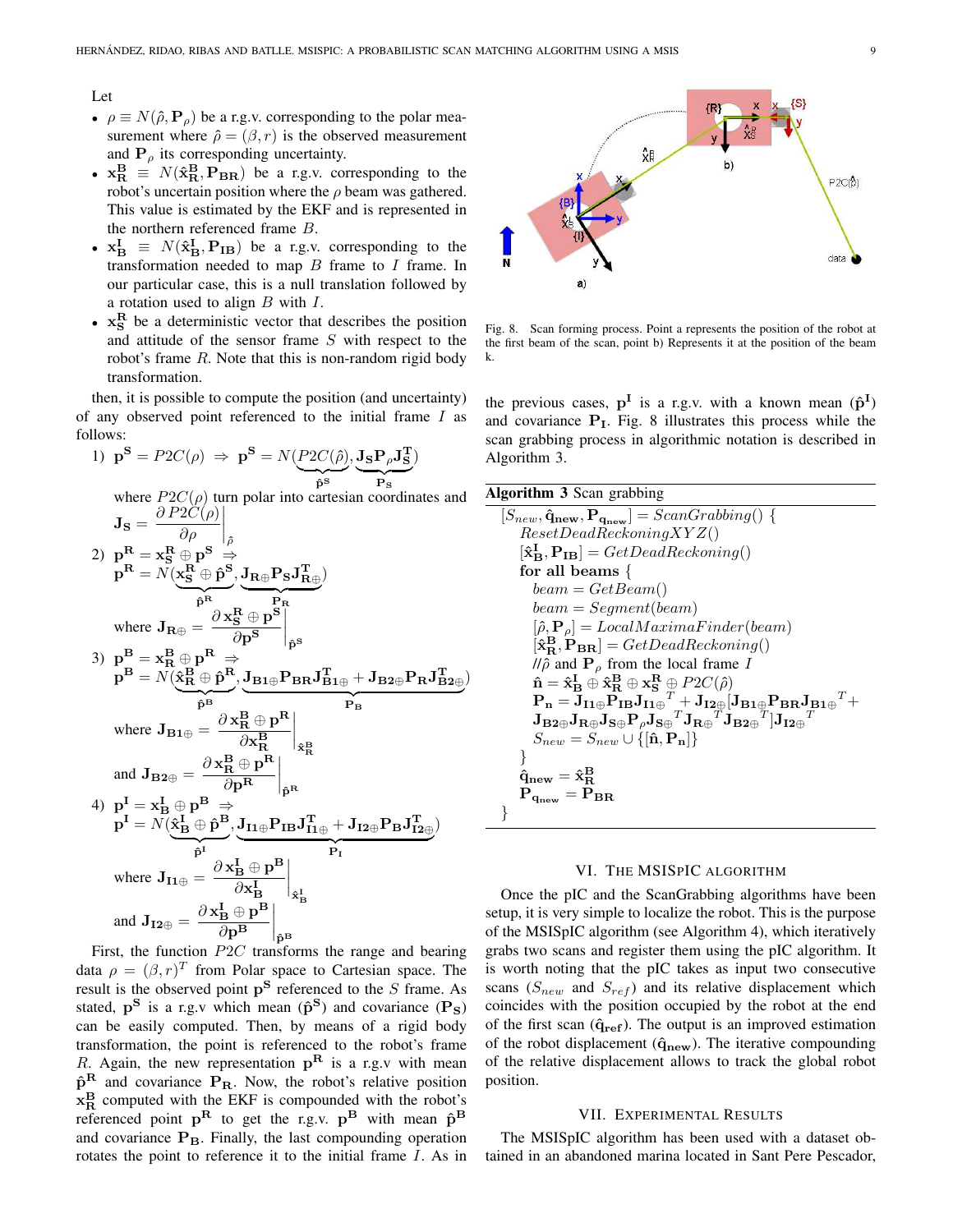

Fig. 10. Results: a) Map and trajectory generated with the MSISpIC output b) Map and trajectory corrected using the translation from MSISpIC output and rotation from the EKF updated with the MTi heading sensor. Comparison with GPS trajectory (yellow).

## Algorithm 4 MSISpIC  $\overline{MSISpIC()}$  {  $[S_{ref}, \hat{\mathbf{q}}_{ref}, \hat{\mathbf{P}}_{q_{ref}}] = ScanGraphing($  $\hat{\mathbf{q}}_{\text{global}} = \mathbf{0}$ while(true) {  $[S_{new}, \hat{\mathbf{q}}_{new}, \mathbf{P}_{\mathbf{q}_{new}}] = ScanGraphing()$  $\hat{\mathbf{q}}_{\text{pIC}} = pIC(S_{ref}, S_{new}, \hat{\mathbf{q}}_{\text{ref}}, \mathbf{P}_{\mathbf{q}_{\text{ref}}})$  $\hat{\mathbf{q}}_{\text{global}} = \hat{\mathbf{q}}_{\text{global}} \oplus \hat{\mathbf{q}}_{\text{pIC}}$  $S_{ref} = S_{new}$  $\mathbf{\hat{q}}_{\textbf{ref}} = \mathbf{\hat{q}}_{\textbf{new}}$ } }



Fig. 9. Trajectory and map generated with odometry (cyan). GPS trajectory (yellow) used as a ground truth.

on the Catalan coast [18] [19]. This dataset is useful to test if the algorithm is capable to register the limited information provided by each scan in a large structure. The survey mission was carried out using ICTINEU<sup>AUV</sup> [8] traveling along a 600 meters path. The MSIS was configured to scan the whole 360 $\degree$  sector and it was set to fire up to a 50m range with a 0.1*m* resolution and a 1.8° angular step. Dead-reckoning was computed using the velocity reading coming from the

DVL and the heading data obtained from the MTi sensor, both merged using the described EKF. Standard deviation for the MSIS sensor was set as it is specified by the manufacturer,  $0.1m$  in range and  $1.8^\circ$  in angular measurements. Fig. 9 shows the trajectory and the map estimated using the dead-reckoning method. Fig. 10 shows the trajectory and the map estimated with the MSISpIC algorithm. In these figures, the estimated trajectory is plotted on an ortophotomap together with the GPS ground truth for comparison. It can be appreciated that the dead-reckoning estimated trajectory suffers from an important drift which is considerably reduced when the MSISpIC algorithm is used. While the dead-reckoning map (Fig. 9) has worse resolution showing thicker walls, the one build with MSISpIC presents narrower and better defined walls. Both of them show duplicated walls since this is a consequence of the drift which is improved but not avoided with the MSISpIC. In Fig. 10.a it can be appreciated that the mapped size of the polygonal channel is smaller than the actual size. The same happens with the long, almost horizontal, water channel. This problem arises because during part of the trajectory, the robot traverses an area where the scan only observes one or two walls parallel to the robot path, being able to correct the lateral displacement but still drifting in the forward direction. It is worth noting that, even in the presence of structures in all the directions, scan matching algorithms are expected to drift due to its iterative formulation. Although not appreciated in Fig. 10.a, the drift in orientation is particularly dangerous since it quickly propagates to the position. To overcome this problem a variation of the algorithm has been tested. In this case, the MSISpIC estimates translation only while the EKF filter estimates the heading acquired from the heading sensor. The resulting map of such strategy is shown in Fig. 10.b. In this case, the size of the polygonal water channel is more close to the real one and the trajectory seems to be more close to the ground truth estimated with the GPS. Nevertheless, the experiment is not long enough to show a clear advantage.

## VIII. CONCLUSIONS

This paper analyzes and compares two well known scan matching algorithms: the MbICP and the pIC. The two algorithms are tested with synthetic noisy data simulating a